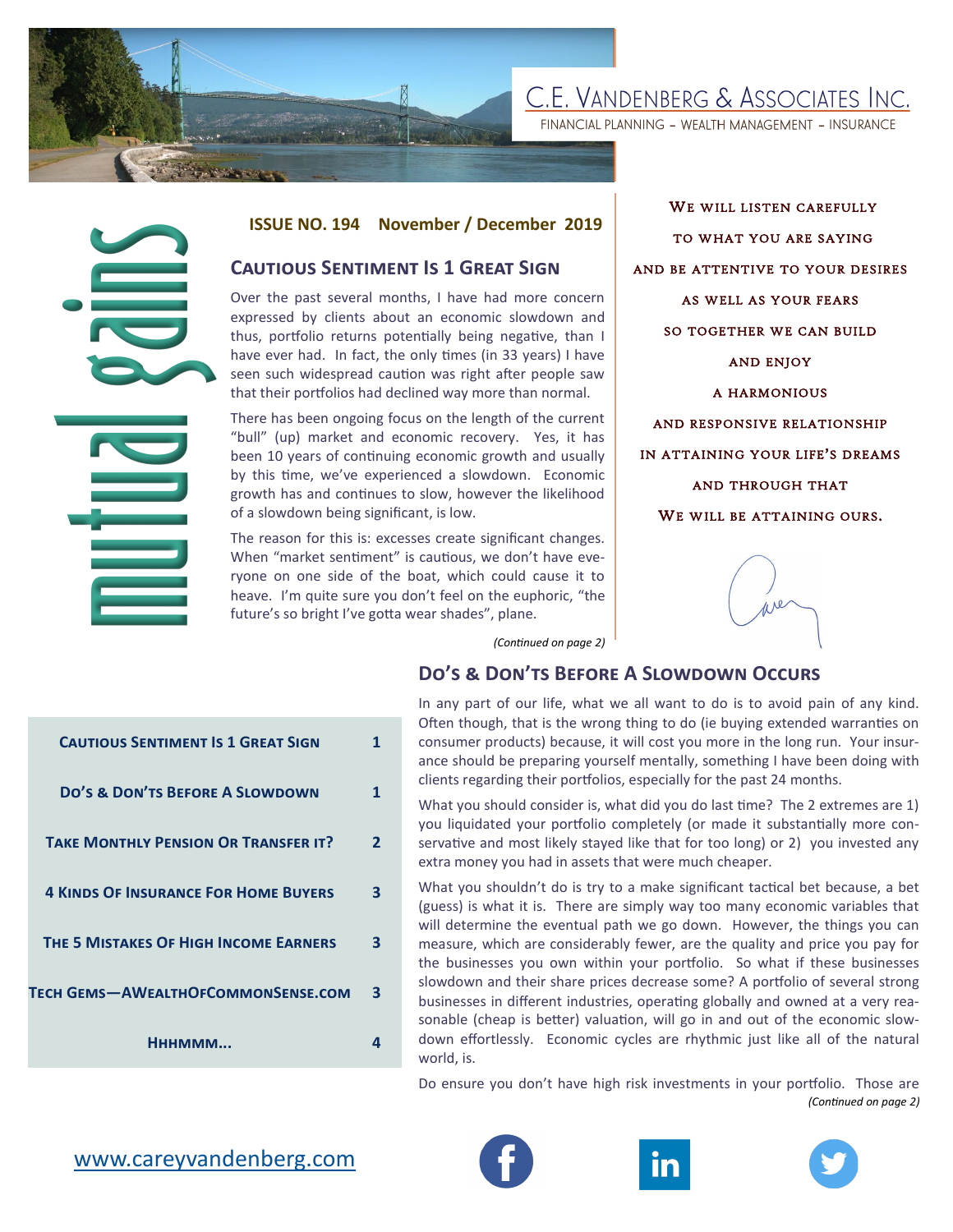There are however, areas where over-optimism is evident and that continues to be in new economy companies that have relatively low (or negative) earnings versus more established companies which many can be bought today for very reasonable (pessimistic) prices. This feels a bit like the tech frenzy however, the reality is, it is very much like the tech frenzy because of the significant price discrepancy between a handful of the disruptor companies and their less newsworthy, counterparts. In fact, the price difference today is even larger.



There are 2 portfolio management teams I use who have very similar views on the likelihood of a recession. 1 manages in excess of \$50 Billion the other \$1.5 Trillion. Both of them have the probability of recession at 30% by the end of 2020. Their views are we are most likely to experience a modest slowdown rather than an outright recession. If you weigh out all the signs one can possible consider, that view is where the evidence points.

Now, of course, if you are a partial owner of a wide range of businesses, the vast majority of those are selling today for very attractive prices. The portfolio managers I use have very a modest amount of cash in their portfolios because they are finding good value out there. A slowdown today doesn't mean much to high quality, attractively prices businesses other than, their share prices may get a bit cheaper (temporarily) and you'll be able to buy more of them (if you have more cash available). Your risk of loss is low simply by the fact you own businesses that are already at very attractive prices, by a wide range of measuring sticks.

I watched an interview with Warren Buffett recently. He looks at buying a business like buying a farm. He points out, would one visit it every day to see how things are doing? Would you sell it if it was expected that the next 12 months would be more difficult than the previous 12 months? Of course not. As long as it is well tended to and managed well you know that it will produce more over time. He speaks of a farm he bought in the 80's, which his son manages. 100 years ago that farm produced 30—35 bushels of corn / acre. Now, in a good year, it would be 200. The same goes with well managed business with a product or service that is highly sought after. Those, bought at a very reasonable price, will produce more, earn more and be worth more in the long run, than they are today. Focus on that and get on with life.

| <b>RECESSION</b><br><b>START</b>                                                                                                                                                                                                                                                                 | <b>RECESSION</b><br><b>END</b> | <b>12 MONTHS</b><br><b>PRIOR (%)</b> | DURING (%)     | <b>12 MONTHS</b><br>AFTER (%) | (Continued from page 1)                                                                                                                                                                                                                                                                             |  |
|--------------------------------------------------------------------------------------------------------------------------------------------------------------------------------------------------------------------------------------------------------------------------------------------------|--------------------------------|--------------------------------------|----------------|-------------------------------|-----------------------------------------------------------------------------------------------------------------------------------------------------------------------------------------------------------------------------------------------------------------------------------------------------|--|
| Dec. 2007                                                                                                                                                                                                                                                                                        | May 2009                       | 10                                   | $-22$          | 17                            | the ones that you've heard people say you must own because they<br>are going to take over the world. The most likely outcome is they<br>won't.                                                                                                                                                      |  |
| <b>March 2001</b>                                                                                                                                                                                                                                                                                | Oct. 2001                      | $-19$                                | $-9$           | $-8$                          |                                                                                                                                                                                                                                                                                                     |  |
| <b>July 1990</b>                                                                                                                                                                                                                                                                                 | Feb. 1991                      | $-7$                                 | $-1$           | $\overline{7}$                |                                                                                                                                                                                                                                                                                                     |  |
| <b>July 1981</b>                                                                                                                                                                                                                                                                                 | Oct. 1982                      | $\overline{7}$                       | $-16$          | 38                            | Don't assume it will be as bad as last time. Human nature always<br>uses "last time" as the most likely outcome. It's called recency bias.<br>How often in your life can you say that actually happened? Virtually<br>never? The average downside during the past US recessions has<br>averaged 6%. |  |
| Jan. 1980                                                                                                                                                                                                                                                                                        | <b>June 1980</b>               | 56                                   | $\overline{4}$ | 19                            |                                                                                                                                                                                                                                                                                                     |  |
| Nov. 1973                                                                                                                                                                                                                                                                                        | Feb. 1975                      | $\overline{2}$                       | $-10$          | $12 \overline{ }$             |                                                                                                                                                                                                                                                                                                     |  |
| Dec. 1969                                                                                                                                                                                                                                                                                        | Oct. 1970                      | $-1$                                 | $-11$          | 3                             |                                                                                                                                                                                                                                                                                                     |  |
| Apr. 1960                                                                                                                                                                                                                                                                                        | Jan. 1961                      | $-8$                                 | 18             | 22                            | Do decide what your risk tolerance is before a downturn happens.                                                                                                                                                                                                                                    |  |
| Average                                                                                                                                                                                                                                                                                          |                                | 5                                    | $-6$           | 14                            | Changing things when your emotions are the primary driver is the<br>worst time to act.                                                                                                                                                                                                              |  |
| National Bank Investments Inc. (Recession dates are those of the United<br>States, as determined by the U.S. National Bureau of Economic<br>Research. Returns during recessions are measured from the end of one<br>month to the other.)<br>*From 12 months prior to 12 months after a recession |                                |                                      |                |                               | Do have a Financial Plan in place. Have projections on what the best<br>and worst case scenarios will mean to your retirement plans and<br>income. If your plan is sound, ups and downs will make little differ-<br>ence to your long term plans.                                                   |  |

# **Take Monthly Pension Or Transfer It?**

If you are soon to be laid off (or already have been), or are changing employers on your terms, you may be able to choose whether to keep your pension where it is or transfer the "commuted value" to your own RRSP.

The pension I am referring to is a "defined benefit" pension plan, one that says exactly how much monthly retirement income you will get at a set time in the future. This is more nuanced than a "defined contribution" plan which, although called a pension, isn't a pension in what you think it is. It is more like a Group RRSP. In those cases, the transfer to your own RRSP, in my view, should definitely be done.

With a "defined benefit" pension plan, there are 6 key things to consider when deciding what to do:

- 1) How Much Of Your total Assets & Income does and will your pension be? If you own a modest home and have no real assets other than your pension and thus, you'll need all of your pension income to live off when you retire then, leave your pension where it is. If however, you have a healthy RRSP portfolio and your pension won't be your primary retirement income source then, talk to a Financial Planner to see how your retirement income situation will look, by leaving your pension as is, as well as transferring your pension out.
- 2) Do you have your RRSP invested in the most conservative investments? Should your answer be "yes" then the likelihood of you earning a better return is probably not going to happen. Don't touch your pension. Do you have a well diversified portfolio that has a good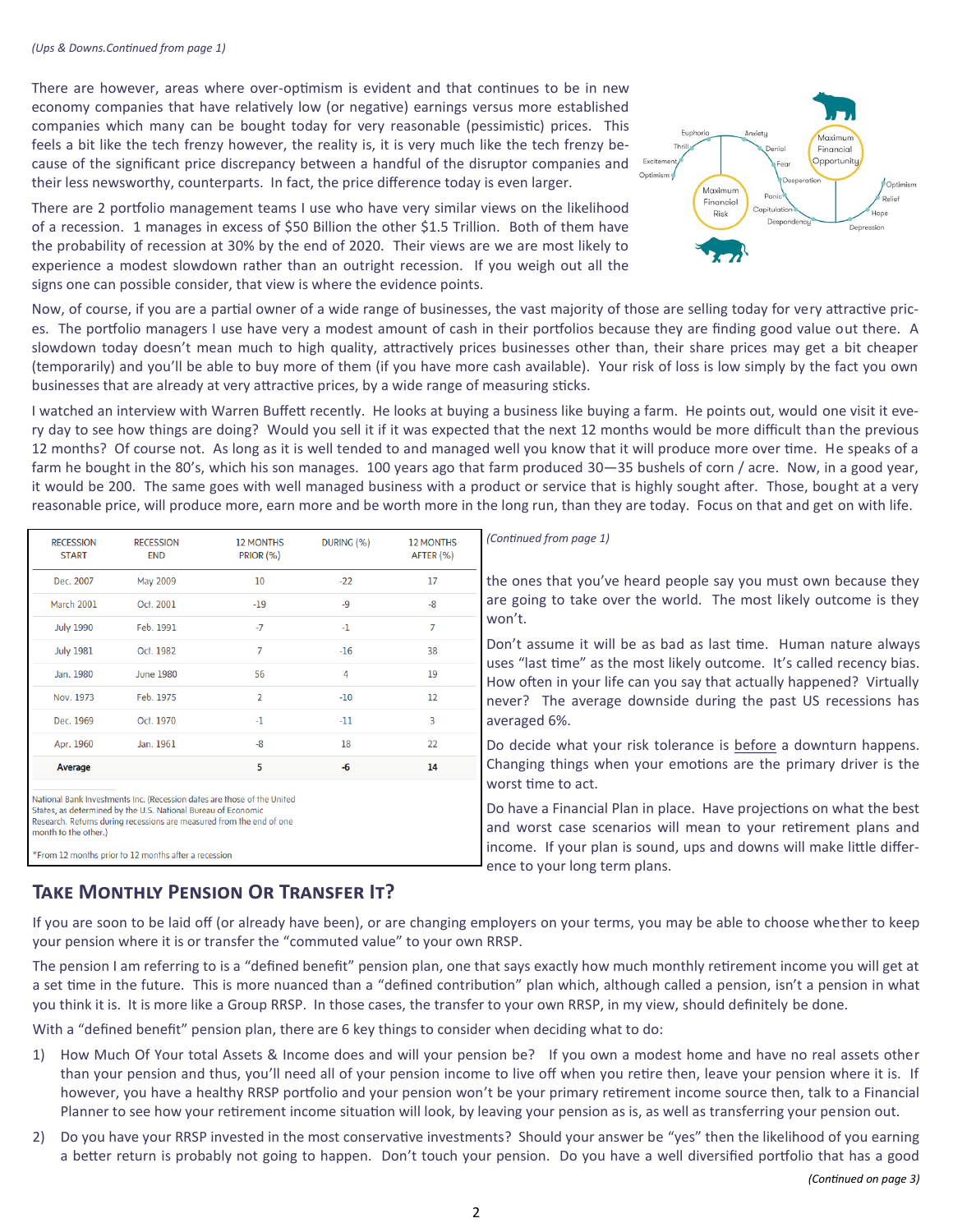portion in equities? You could probably do better transferring the "commuted value" of your pension to your RRSP. Of course, in all cases, a Financial Planner who you know will give you unbiased advice, should run the numbers.

- 3) What is your family's history of life expectancy look like? Are you below average in health? Are you single? These are very good reasons to look at moving your pension money to your RRSP. If you die before the average life span as calculated by the pension plans actuaries, you are giving up \$10's to \$100's of thousands of dollars when you pass on. Having the money in your own RRSP allows you to pass that on to whomever you want.
- 4) Do you tend to live pay-cheque to pay-cheque, saving very little? Stick with your pension. It will save you from yourself. If you are reasonably good with money and are working with a Financial Advisor, transferring your pension to your RRSP could be to your benefit.
- 5) Some pension plans give you extra benefits when you are retired, ie dental, prescription drugs, etc. You have to factor in the yearly benefit of those and determine if you can make these costs up, of having the money inside your RRSP and earning a higher return.
- 6) How solid is your pension plan? Just because it says "pension" doesn't mean you have a guaranteed income for life. You have to look closely at the financial health of your pension plan. Many are underfunded, which simply means, they really don't have enough money in them to fully provide income to all their members. If your pension plan is government employer based, the plan isn't going anywhere. Union or company plan? Really check those. A Financial Advisor can give a cursory look at the financials of the pension plan and give you their sense on the plan's long term viability.

## **4 Kinds Of Insurance For Home Buyers & Home Owners**

Insurance can cover almost any risk "known to man" (I use "man" as a term covering everyone), when you are buying or own a home, you may have to consider as many as 4 different insurances to cover all the risks associated with buying and owning a home.

High Ratio Mortgages—If your down-payment is between 5 and 20%, you are required to have "high-ratio" mortgage insurance. This is to protect the lender and you pay for it. The premium is almost always added to your mortgage amount. Example: \$500,000 mortgage with a 5% downpayment will require a mortgage of \$475,000. Mortgage insurance costing \$20,000 gets added to the \$475,000 and you have a total mortgage of \$495,000. Ouch.

Title Insurance— having "title" means you have legal ownership of the property however, there are all kinds of potential ways that you may not have full title to the property. Getting this insurance protects you (and the lender) against any unforeseen tainting of your title.

Home & Property Insurance—This insures the value of the physical structure (the house) should a fire and other potential damage occur. It also will insure the value of your furniture, clothing and anything else that is in the home. Liability insurance is normally included in that policy, should anyone hurt themselves while on your property.

Mortgage Life Insurance— This is what banks like to tack on to your mortgage because it reduces their risk of not being paid should you die or become disabled. Should you pass away, the mortgage balance is paid. Disability hits and you can't earn an income? The insurance will cover those. Generally this kind of insurance is quite expensive. You are better off getting your own policy that covers all life and disability insurance needs. It will be most likely be cheaper and you have much more control on the policy and where the money goes (with the bank's coverage, the money goes to them). A Financial Planner, independent of the bank, is the best person to advise you on this.

### **The 5 Mistakes High Income Earners Make**

Just because someone earns a high income, doesn't mean they are good with money. In fact, 30+ years of advising and planning people's finances and investments has shown me that, income has nothing to do being financially successful. I have a number of clients who have very modest incomes yet I would say are well above average, when taking into account their age. Status symbols generally encourage as well as cover up, financial mismanagement in relationship to income. So what are a high income earners biggest financial mistakes?

- $\Rightarrow$  Assuming you can out earn your spending habits: If you have a propensity to spend more than you earn, earning more will not take care of the problem. The problem is how you spend.
- $\Rightarrow$  Not automating your savings: This forces you to do what may not come naturally. Ironically, those who don't have a problem saving are generally those who do so by automatic savings into an RRSP, TFSA etc. You pay your mortgage right? Pay yourself.
- $\Rightarrow$  Thinking you can do your finances without any outside help: studies show, those who do better financially, work with a Financial Advisor. The underlying truth is though: those who are good with money, tend to seek out help. This is much like a person who goes to church regularly; they don't go there because they are better than others (and in the case of church going, they definitely aren't as there are no superior human beings; we're all messed up).
- $\Rightarrow$  Not having any idea how much you spend in certain spending categories: Have you every heard of the envelope system? It is all your spending that you can do by paying cash for those. When the envelope is empty, the spending stops. It is something Cheryl and I used early on in life and is a great habit creator. Try it. Even if you are good with money you can learn something from this.

## **Tech Gems— AWealthOfCommonSense.com**

I attended a conference in Florida in late October and one of the speakers was "Downtown Josh Brown". Josh is a New York based, born and bred, Financial Advisor based out of New York who found himself completely demoralized and broken in early 2009, at the depths of the deepest global recession we've seen since the 30's. He knew he needed to change the way he advised and managed money for clients. The firm he co-founded following that awakening is probably the most widely publicized Wealth Management firm in the world simply by